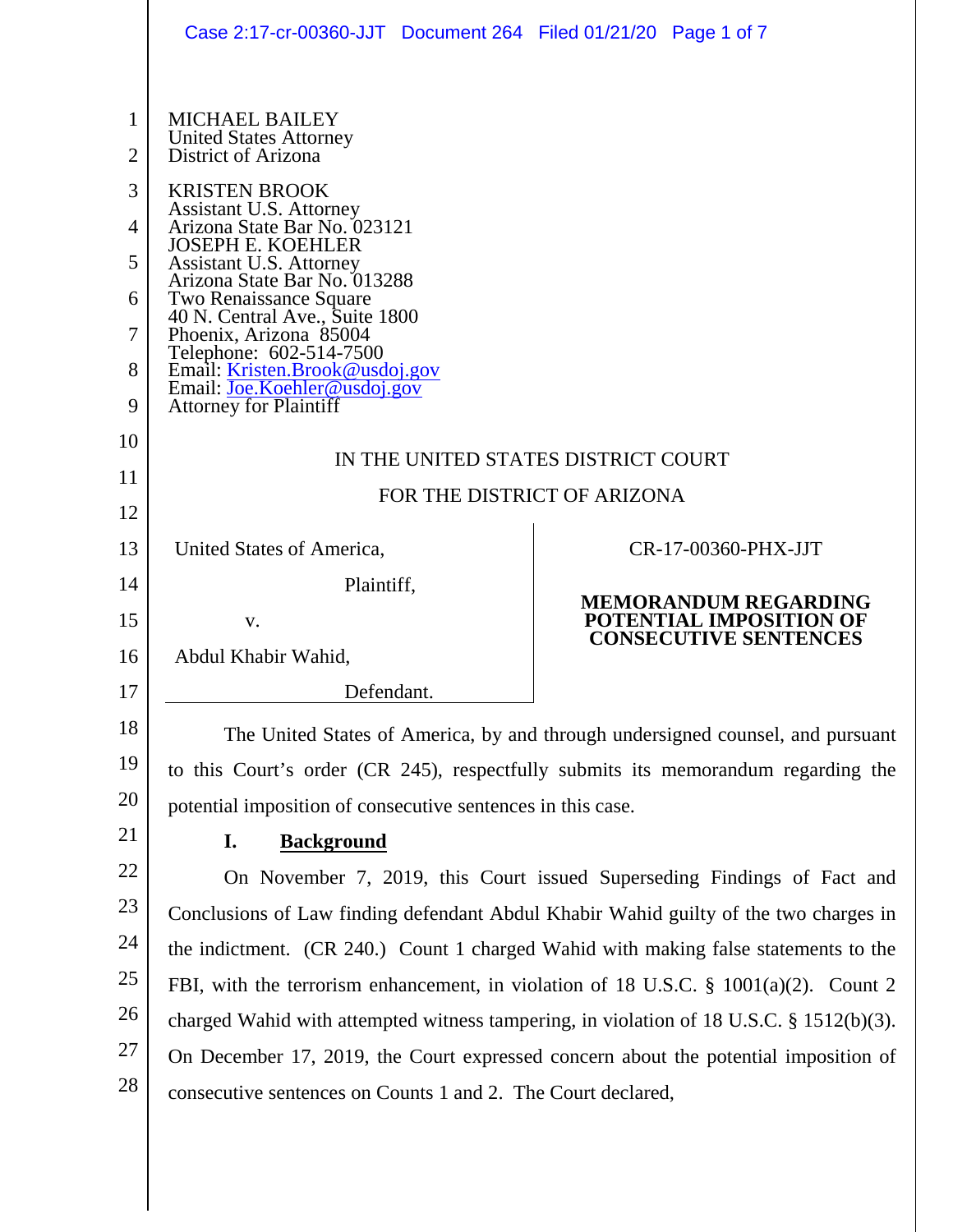. . . I do have an issue with the recommendation of the sentencing – sentence in this case because I think that there's a logical inconsistency between what the guidelines work out to, the 262 to 327 month range, and the statutory maximum for the 1001 count in this case.

- And it goes or the issues are as follows: The charges were brought under two criminal statutes, 18 USC 1001, the false statement count, and 18 USC 1512, the witness tampering count. In the indictment, the allegation for an enhancement, specifically because the offense is related to terrorism, is found enhancement, specifically because the offense is related to terrorism, is found in Count 1, the 1001 claim, and in Count 1 only.
- When the United States Probation Office calculated the guideline range, it applied the 18-level enhancement for the offense being related to terrorism.<br>It properly did so under the rules that it operates or that the guidel operated under and that is what got the guideline range up to 262 to 327 months.
- 10 11 The only count where there was a terrorism-related allegation was the 1001 count, and the 1001 statute caps the sentence for that offense at eight years, or 96 months.
- 12 13 14 15 The PSR writer acknowledged this statutory limit to the sentence length for the 1001 count in the report and recommends imposing the statutory maximum of 96 months for that count. But the report then recommends imposing a sentence of 166 months for the other count, the witnesstampering count, and running it consecutive to the 1001 count to get a total of 262 months, which is the low end of the guideline range calculated in the report.
- 16 17 18 I think you can see where I'm going with this. The guidelines, if they are properly calculated, get to the 262 range only if the 18-level enhancement for being terrorism-related is applied. And that enhancement only comes in under the 1001 count, but the 1001 count itself would be limited to 96 months.
- 19 20 21 And so with respect to all involved, the argument for stacking to get to the guideline range, to get to 262 months, feels to the Court like reverse engineering the sentence to reach a result whose allowance is dubious. Again, I am not saying that the guidelines have been incorrectly calculated. I find that they have. My question is that the statutory maximum and the way the case was charged would indicate to me that this is an outsized result.
- 22 RT 12/17/19 11-12.

1

2

3

4

5

6

7

8

9

**II. Discussion**

23

24 25 26 27 28 The Court's concern regarding the statutory enhancement only existing in the statute underlying Count 1, 18 U.S.C. § 1001, is understandable. Section  $1001(a)(2)$  carries a maximum penalty of 8 years of imprisonment, while Wahid's conviction for Count 2 under 18 U.S.C. § 1512(b)(3), carries a statutory maximum penalty of 20 years of imprisonment.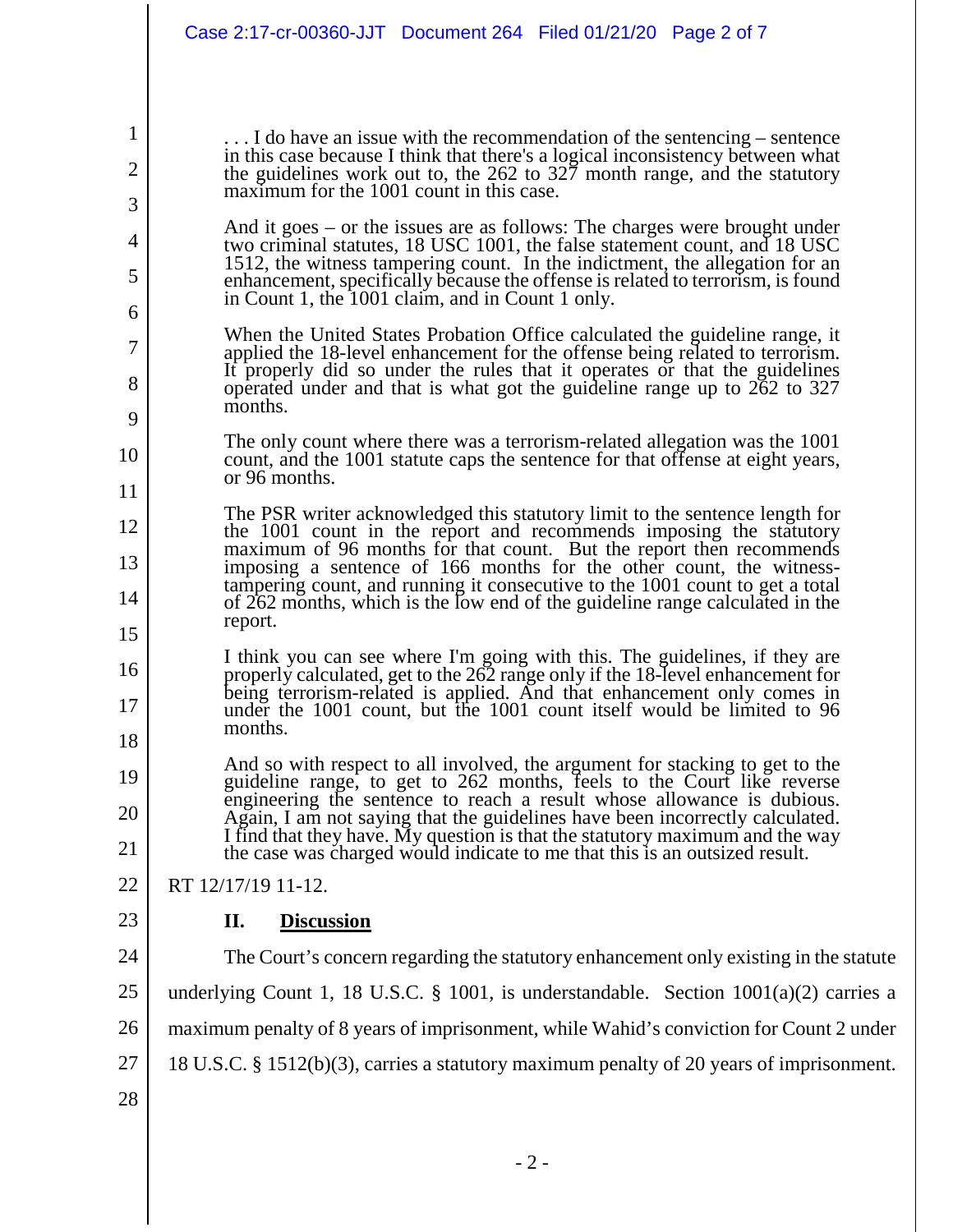Thus, the imposition of consecutive sentences to achieve the total sentence called for by the advisory guideline range results in the maximum penalty provided by Count 2 constituting the majority of the available statutory sentencing range. That said, this result is legally correct and proper as a matter of statutory and case law.

5

1

2

3

4

## A. Imposition of Consecutive Terms of Imprisonment is Legally Proper

6 7 8 9 10 By statute, multiple terms of imprisonment imposed on a defendant at the same time may run concurrently or consecutively. 18 U.S.C. § 3584(a). This Court's discretion to choose between consecutive and concurrent sentences is limited only by a requirement that, in making the choice, the Court must consider the applicable 18 U.S.C. § 3553(a) sentencing factors. 18 U.S.C. § 3584(b).

11 12 13 14 15 16 17 18 19 20 21 22 23 24 25 26 The Sentencing Guidelines provide guidance for the imposition of consecutive sentences. *United States v. Williams*, 291 F.3d 1180, 1192 (9th Cir. 2002) ("Section 5G1.2 of the Sentencing Guidelines instructs the district court, in general, about when concurrent or consecutive sentences are appropriate when sentencing a defendant on multiple counts."), *abrogated on other grounds by United States v. Gonzales*, 506 F.3d 940, 942 (9th Cir. 2007) (en banc). The Guidelines counsel consecutive sentences when necessary to achieve imposition of a sentence within the applicable guideline range when the statutory penalties for individual counts are insufficient to reach the total sentence after calculating the applicable range. *See United States v. Wang*, 944 F.3d 1081, 1091 (9th Cir. 2019); U.S.S.G. § 5G1.2(d) (2018) ("If the sentence imposed on the count carrying the highest statutory maximum is less than the total punishment, then the sentence imposed on one or more of the other counts shall run consecutively, but only to the extent necessary to produce a combined sentence equal to the total punishment."); *cf.* U.S.S.G. § 5G1.2(c) (when sentencing on multiple counts of conviction, if the sentence imposed on the count carrying the highest statutory maximum is adequate to achieve the total punishment, then the sentences on all counts "shall run concurrently").

- 27
- 28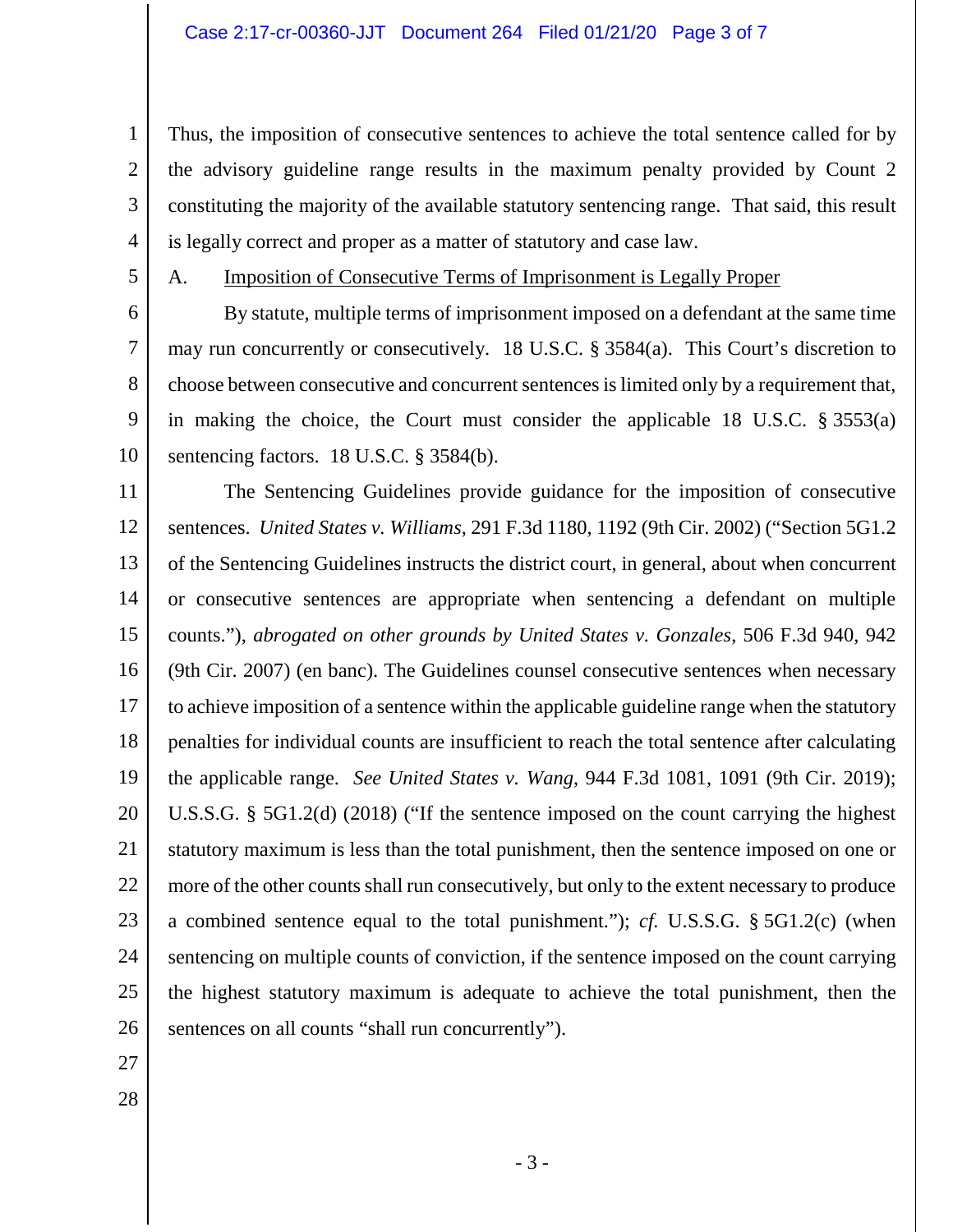1 2 3 4 5 6 7 8 9 10 The United States Sentencing Guidelines are the "starting point and the initial benchmark" of sentencing, *Kimbrough v. United States*, 552 U.S. 85, 108 (2007) (quoting *Gall v. United States*, 552 U.S. 38, 49 (2007)). The term "total punishment" as used in § 5G1.2(d) "is the sentence chosen by the district court 'from the appropriate sentencing range,' and is not limited to the minimum sentence in the guideline range." *United States v. Iniguez*, 368 F.3d 1113, 1116-17 (9th Cir. 2004) (en banc) (quoting *United States v. Joetzki*, 952 F.2d 1090, 1097-98 (9th Cir.1991)). Under this rubric, the Court should expressly identify the total punishment applicable to all counts based on the Guidelines calculation. *Wang*, 944 F.3d at 1091 (citing *Joetzki*, 952 F.2d at 1097) (the chosen sentence within the calculated range becomes the "total punishment").

11

## B. Applicability of U.S.S.G. §§ 2J1.2 and 3A1.4 to Count 2

12 13 14 15 16 17 Importantly, in this case, both Counts 1 and 2 are governed by U.S.S.G. § 2J1.2. U.S.S.G. Appendix A (2019) (statutory appendix). Thus, either count standing alone would trigger application of § 2J1.2. Further, either count standing alone would trigger U.S.S.G. § 3A1.4, irrespective of the statutory terrorism enhancement having been charged under Count 1 alone, because the terrorism sentencing enhancement under U.S.S.G. § 3A1.4 is equally applicable to Counts 1 and 2.

18 19 20 21 22 23 24 25 26 As explained more fully in the government's response to Wahid's objections to the presentence report (CR 204), the enhancement in § 3A1.4, which sets a minimum offense level of 32 and an increase in the criminal history category to Category VI, applies whenever the crime of conviction "involved, or was intended to promote, a federal crime of terrorism." U.S.S.G. § 3A1.4. Application Note 2 to Section 3A1.4 states, in pertinent part: "For purposes of this guideline, an offense that involved . . . (B) obstructing an investigation of a federal crime of terrorism, shall be considered to have involved, or to have been intended to promote, that federal crime of terrorism." U.S.S.G. § 3A1.4 cmt. n.2 (2018).

- 27
- 28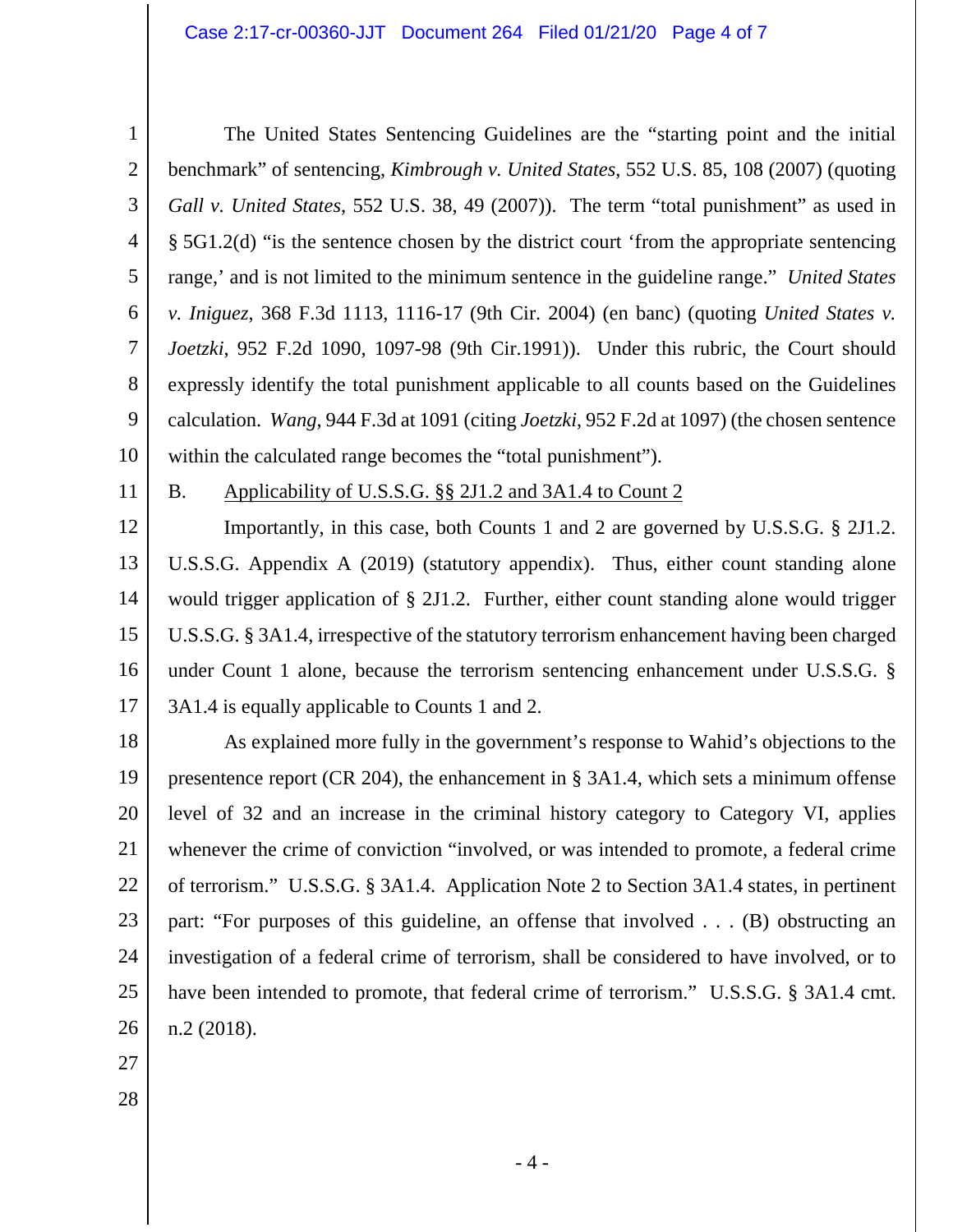1 2 3 4 5 6 7 8 9 10 11 12 13 14 15 16 17 18 Although the government was not required to prove as an element under Count 2 that Wahid's offense was a "federal crime of terrorism," the government did so in the course of proving Count [1](#page-4-0) at trial. Further, in proving Count 2 beyond a reasonable doubt,<sup>1</sup> the government proved Wahid's attempt to tamper with A.S. as a witness was directly related to the same FBI investigation as charged in Count 1 – the attempt by Simpson and Soofi to attack the Muhammad Art Exhibit and Contest in Garland, Texas. Thus, the government likewise proved that Count 2 "involved . . . obstructing an investigation of a federal crime of terrorism," and that offense likewise "shall be considered to have involved, or to have been intended to promote, that federal crime of terrorism." *Id.* This Court found that the "Defendant was aware as of May 6, 2015, when he first spoke to agents, that the matter the agents were investigating involved international terrorism. Defendant was aware at that time that Simpson and Soofi had attacked the 'Draw the Prophet' event in Garland with multiple automatic weapons and died in a firefight." (CR 240 at 6). The trial evidence proved Wahid's conversations with Ali Soofi post-dated May 6, 2015. This Court found Wahid "called and spoke to Ali at length several times, including in four telephone calls that were recorded on June 6, 7 and 18, and July 8, 2015. The recordings were introduced into evidence at trial and both Ali and Defendant testified to the contents of the unrecorded conversations." (*Id*.)

- 19 20 21 22 23 Because §§ 2J1.2 and 3A1.4 both independently apply to Count 2, imposition of consecutive sentences in a way that incorporates the statutory maximum penalty for Count 2 is neither an improper application of the Sentencing Guidelines nor unfair. Wahid was convicted of two separate crimes; thus, imposition of consecutive sentences on both Counts up to the statutory maximum penalty is legally permissible.
- 24

<span id="page-4-0"></span><sup>25</sup> 26 27 28 <sup>1</sup> Under Ninth Circuit case law, the government must prove guideline enhancements that have a disproportionate effect on sentencing by clear and convincing evidence. *See generally United States v. Valle*, 940 F.3d 473, 479-480 (9th Cir. 2019) (discussing factors for determining whether to apply clear and convincing burden of proof for sentencing<br>enhancements in a given case). Assuming that standard applies to the enhancement at issue<br>here, the government proved the "federal crime convincing burden ordinarily applicable to enhancements with a disproportionate effect.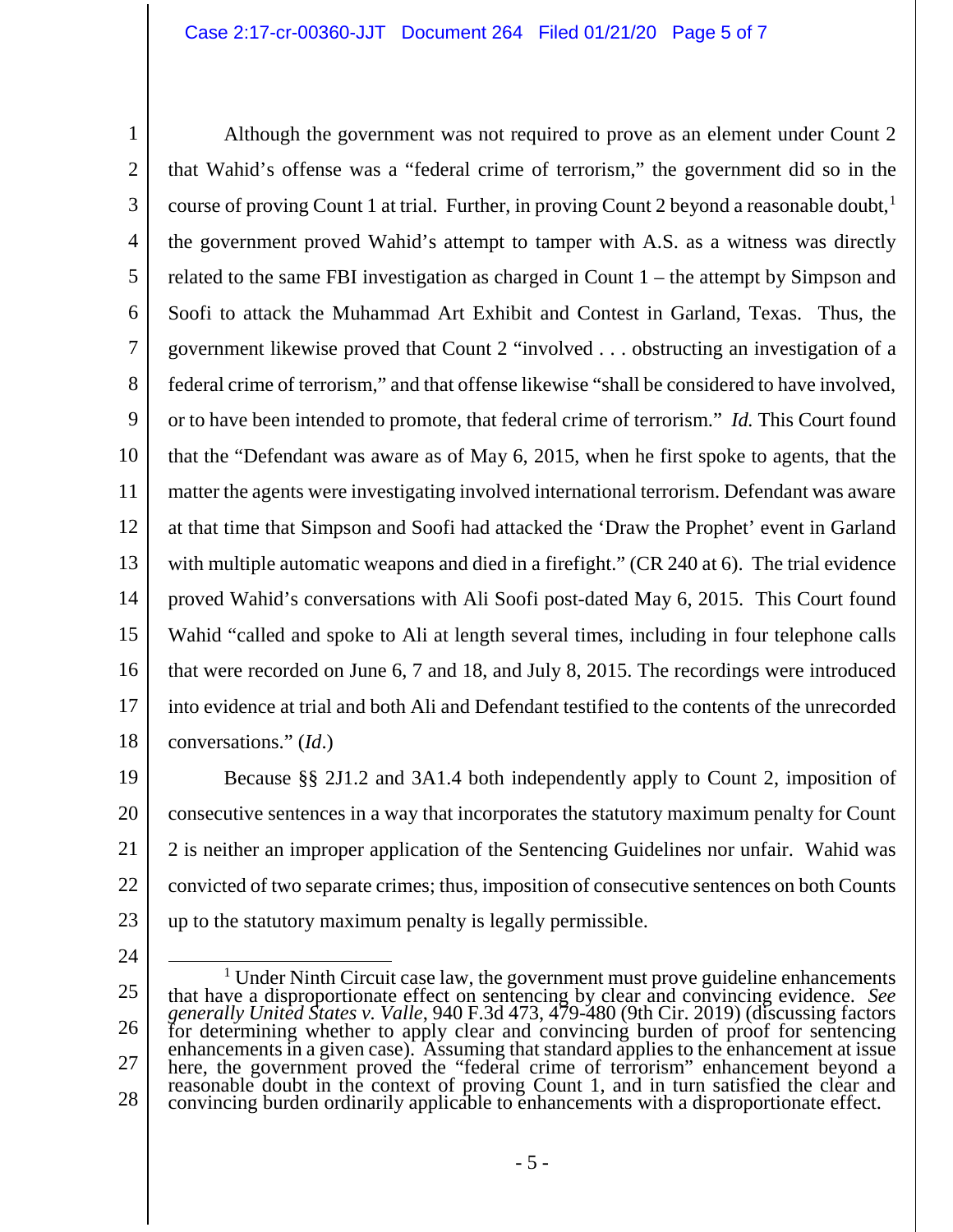1 2

## C. The Court's Authority to Vary

3 4 5 6 7 8 Notwithstanding the Guidelines range, this Court may vary from that range based on the factors set forth in 18 U.S.C. § 3553(a). *Wang*, 944 F.3d at 1091 (citing *United States v. Carty*, 520 F.3d 984, 991–92 (9th Cir. 2008) (en banc)). Further, the Court "retains discretion under 18 U.S.C. § 3584(a) to sentence either concurrently or consecutively despite the guidelines." *Id*. (quoting *United States v. Pedrioli*, 931 F.2d 31, 32 (9th Cir. 1991)). In all cases, the Court must start with the Guidelines and keep them in mind during sentencing. *Id*. (citing *Gall*, 552 U.S. at 49).

9

20

21

22

23

24

25

26

27

28

## **III. Conclusion**

10 11 12 13 14 15 16 17 18 19 In summary, this Court properly may sentence Wahid to consecutive terms of imprisonment for Counts 1 and 2 because the total sentence provided by the Sentencing Guidelines exceeds the maximum term of imprisonment available for either count. The Court likewise has the power to vary from the range set forth in the Guidelines based on the factors set forth in § 3553(a). In any event, the sentence the Court determines to be reasonable after properly calculating the Sentencing Guidelines range and applying the § 3553(a) factors becomes the "total sentence." If that sentence is greater than the statutory maximum for either count, then the Court should impose consecutive sentences on Counts 1 and 2, but only to the extent necessary to achieve the total sentence the Court determines to be reasonable.

Respectfully submitted this 21st day of January, 2020.

MICHAEL BAILEY United States Attorney District of Arizona

*s/ Joseph E. Koehler s/ Kristen Brook* JOSEPH E. KOEHLER KRISTEN BROOK Assistant U.S. Attorneys